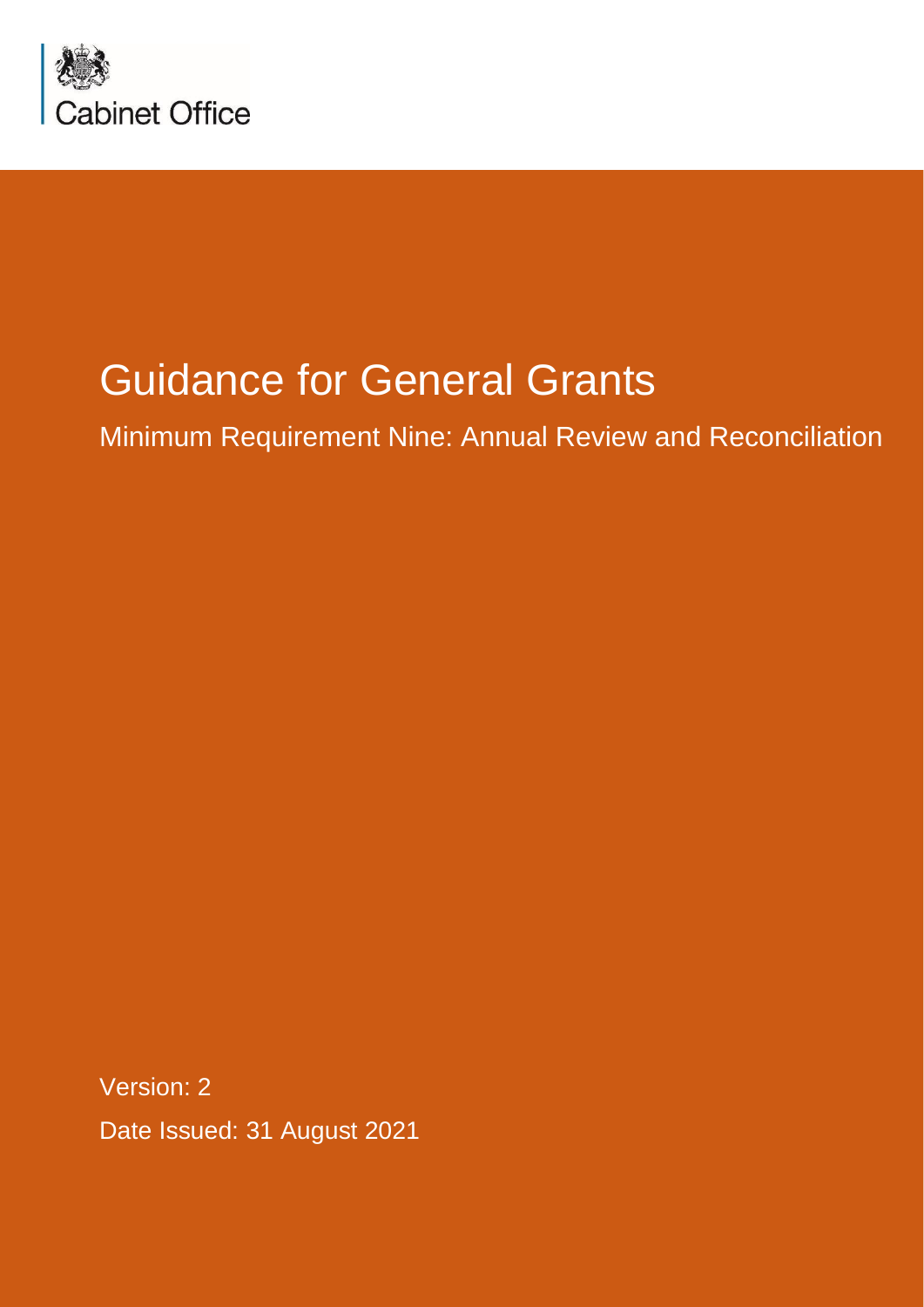## **Important note**

- ► This guidance applies only to general grants made by departments and their arm's length bodies (ALBs) using Exchequer funding. It does not apply to formula grants or grant in aid. [Managing Public Money](https://www.gov.uk/government/publications/managing-public-money) and local guidance within government grant making organisations is applicable to those categories, and minimum requirements may be developed in future.
- ► Organisations' primary concern when administering grants is to have due regard to the 'Grants Functional Standard' (GovS 015) and the key documents referred to within it including [Managing Public Money.](https://www.gov.uk/government/publications/managing-public-money) Nothing in this guidance is intended to contradict or supersede these. Furthermore, this guidance is not intended to be an additional spending control - departments retain accountability for decisions on grant expenditure.
- ► This guidance should be read in conjunction with the wider set of minimum requirements guidance documents (including the introduction). Further information and tools supporting this guidance can be found online through the [grants Centre of](https://gcoe.civilservice.gov.uk/)  [Excellence \(CoE\).](https://gcoe.civilservice.gov.uk/) Further references and resources are highlighted throughout. It should also be read alongside organisations' internal guidance, where available, which will provide the departmental policy context.
- ► This guidance should be approached on a 'comply or explain' basis. It is important to consider flexibility and proportionality in adhering to the minimum requirements. As such there may be some specific instances where the requirements may not be met in full. In these instances, appropriate justification should be recorded within the business case or equivalent approval documents.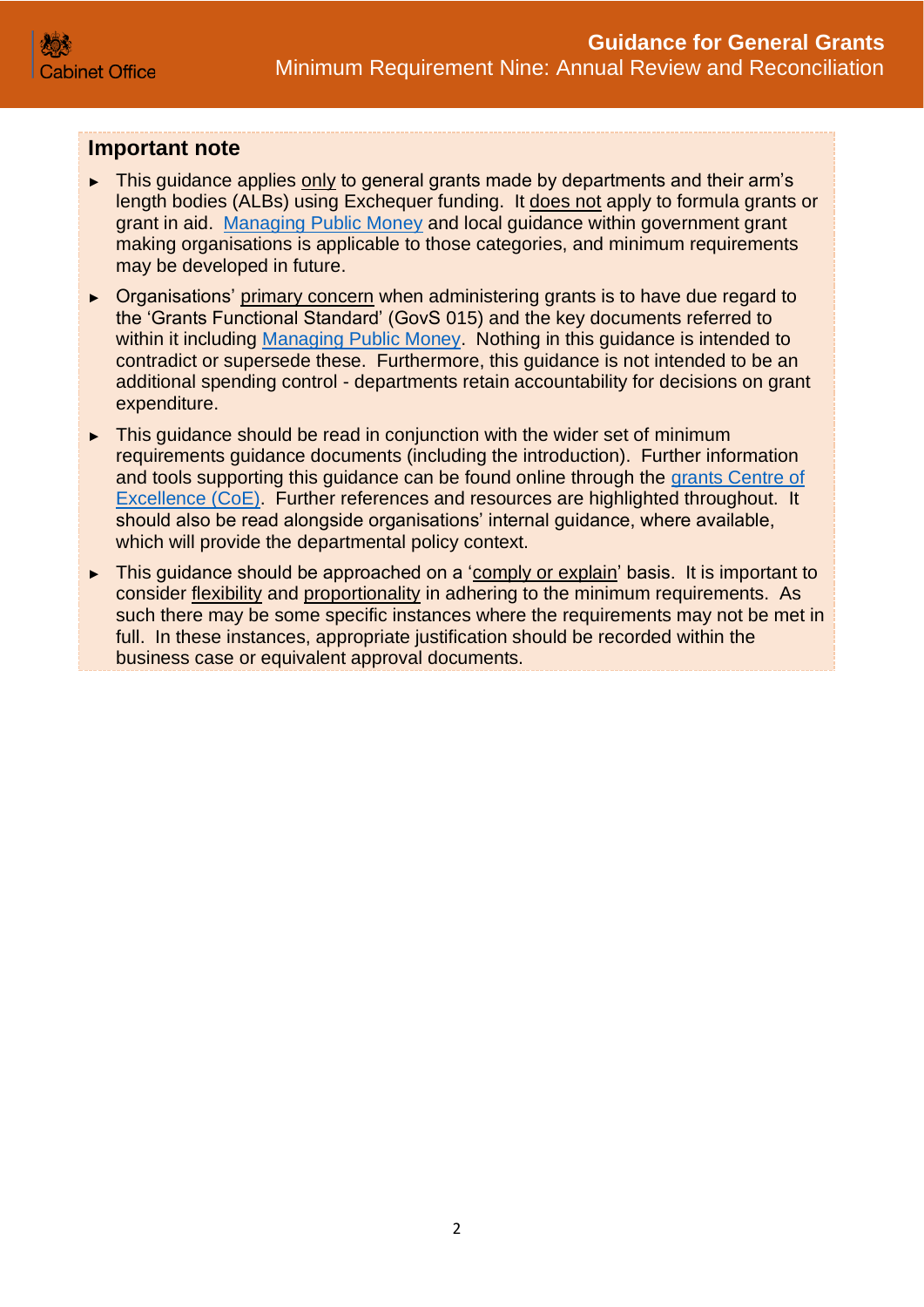

# **Contents**

| <b>Minimum Requirement</b>                                     | 4              |
|----------------------------------------------------------------|----------------|
| <b>Purpose</b>                                                 | 4              |
| <b>Grants Functional Standard: Key References</b>              |                |
| <b>Overview</b>                                                | 5              |
| Annual review and reconciliation                               | 6              |
| Key considerations during the annual review and reconciliation | 6              |
| Financial reconciliation                                       | 6              |
| Clawback                                                       | $\overline{7}$ |
| Financial reporting                                            | 7              |
| Value for money (VfM)                                          | 7              |
| Lessons learnt                                                 | 7              |
| Information management                                         | 8              |
| Key individuals responsible for the requirement                | 8              |
| <b>Further Resources</b>                                       | 8              |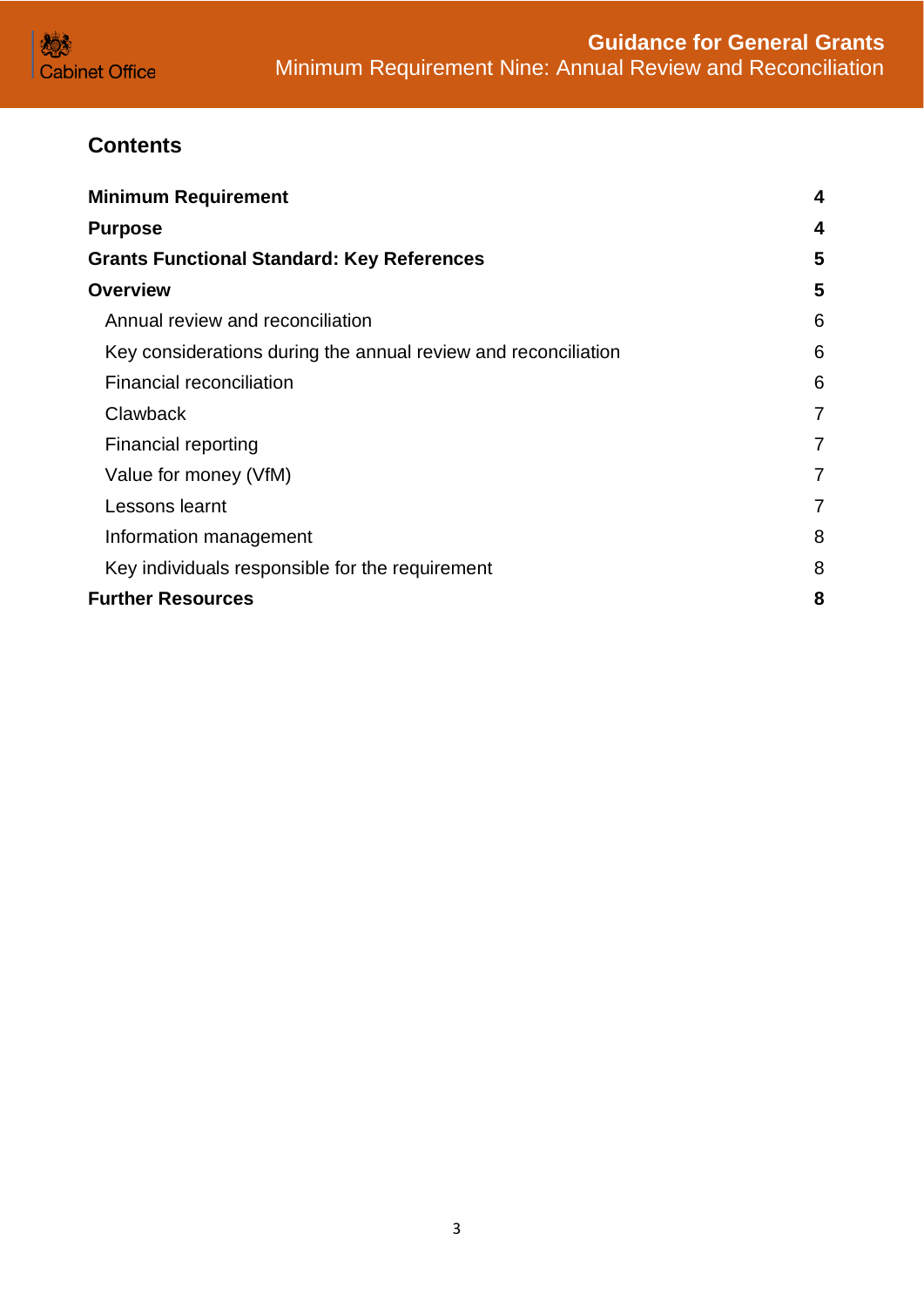# <span id="page-3-0"></span>**Minimum Requirement**

All government grants shall be **reviewed annually at a minimum** with a focus on financial reconciliation, taking into account delivery across the period, resulting in a decision to continue, discontinue or amend funding.

## <span id="page-3-1"></span>**Purpose**

*Minimum Requirement Nine*: annual review and reconciliation and the guidance for general grants, set-out below, aims to ensure that there is an efficient and effective review and reconciliation of the grant scheme at the end of each financial year, for multiyear schemes, and also the end of the grant delivery period, providing scrutiny and identifying lessons learnt through formal evaluation, to apply to future policy making. The purpose of the reconciliation and evaluation step is to establish that value for money has been achieved, to confirm that the delivery objectives have been achieved, that the funding has been used for the intended purpose and managed appropriately and to assess the impact of the intervention and capture and share learning.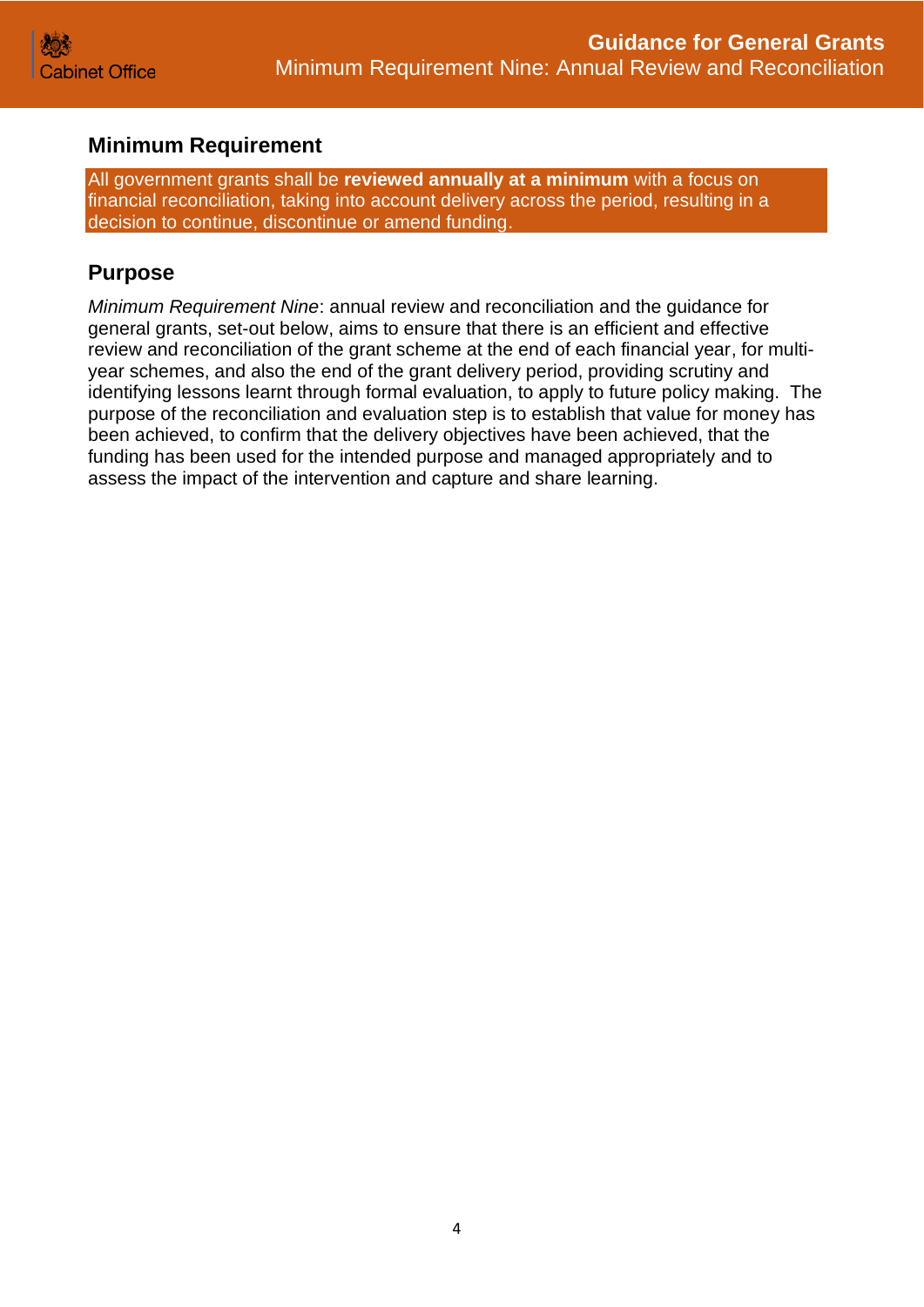# <span id="page-4-0"></span>**Grants Functional Standard: Key References**

Mandatory requirements are defined by the word 'shall' in the Grants Functional Standard. The 'shalls' for the management of grants related to this minimum requirement have been extracted from the Standard which can be accessed here [on GOV.UK.](https://www.gov.uk/government/publications/grants-standards/grant-standards) *Please note that in some cases the information has been paraphrased for conciseness refer to the standard itself for the full version.*

<span id="page-4-1"></span>

| <b>Area</b>                                                        | <b>Requirement(s)</b>                                                                                                                                                                                                                                                                                                                                                                                                                                                                          | <b>Context</b>                                                                                                                                                                                                                                         | <b>Reference</b>                                                                                                                | Page |
|--------------------------------------------------------------------|------------------------------------------------------------------------------------------------------------------------------------------------------------------------------------------------------------------------------------------------------------------------------------------------------------------------------------------------------------------------------------------------------------------------------------------------------------------------------------------------|--------------------------------------------------------------------------------------------------------------------------------------------------------------------------------------------------------------------------------------------------------|---------------------------------------------------------------------------------------------------------------------------------|------|
| Governance<br><b>Framework:</b><br>Approvals                       | To facilitate governance and Decisions should be made, 4.2.2<br>scrutiny, grant activity shall<br>be justified and documented<br>throughout the grant life<br>cycle. Such justification<br>should be in accordance<br>with HM Treasury<br>requirements (see Green<br>Book). Justification may be<br>documented either in the<br>form of a business case or<br>other proportionate format,<br>which should be defined in<br>the organisation's grant<br>governance and<br>management framework. | and approvals given in a<br>timely manner, in<br>accordance with the<br>organisation's grant<br>governance and<br>management framework,<br>financial management<br>controls (including<br>delegations of authority)<br>and government policy.          | <b>Justification</b><br>of grants<br>Also refer<br>to:<br>5 Grant life<br>cycle<br>Green Book<br>[4]<br>4.2 Decision<br>making. | 8    |
| <b>Supporting</b><br>practices:<br>Reporting<br>and<br>information | Key data on government<br>grants shall be recorded in<br>the grants information<br>system and shall include<br>the following data as a<br>minimum:<br>• value;<br>· delivery period;<br>• brief description of<br>purpose;<br>• owning department;<br>• intermediary body (if any).<br>Organisations shall report<br>the status of grants as part<br>of their annual report and<br>resource account, in<br>accordance with GovS006,<br>Finance.                                                | Reporting ensures<br>management teams and<br>interested parties are<br>aware of the current status<br>and outlook regarding all<br>aspects of government<br>grant management, as<br>defined in the government<br><b>Grants Functional</b><br>Standard. | 6.8<br>Reporting<br>and<br>information<br>Also refer<br>to:<br>GovS006,<br>Finance.                                             | 21   |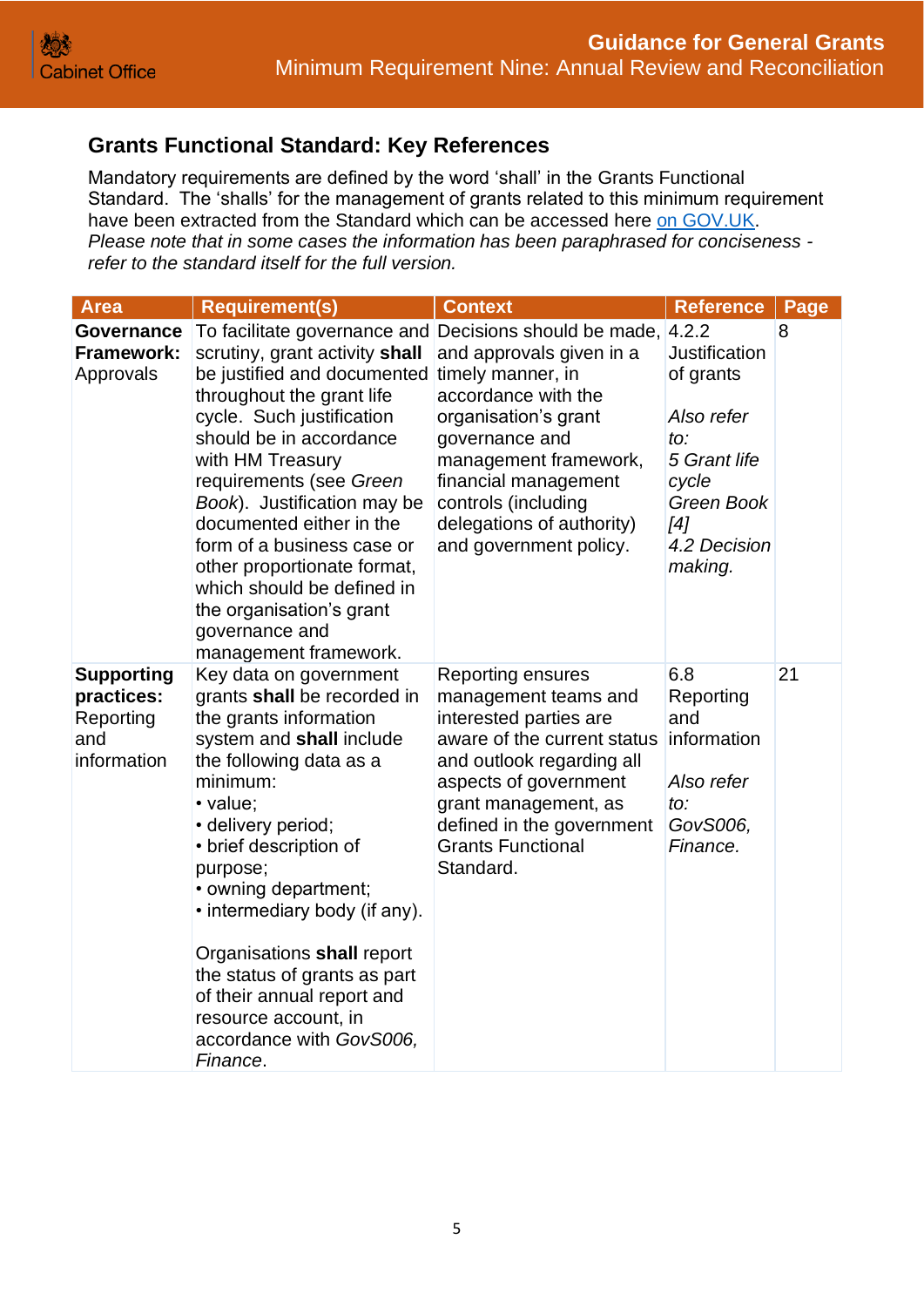# **Overview**

## <span id="page-5-0"></span>**Annual review and reconciliation**

- 1. The purpose of this minimum requirement is to describe the process for undertaking effective annual review and reconciliation in accordance with HMT Handbook on financial [HMT Handbook on financial regularity,](https://assets.publishing.service.gov.uk/government/uploads/system/uploads/attachment_data/file/212460/Regularity_Propriety_and_Value_for_Money.pdf) with the aim of ensuring that grant funding is used for the intended purpose in line with the grant agreement and the authority delegated by Parliament. This will include consideration of delivery against the performance measures and outcomes defined in the grant agreement. Annual or end of grant reconciliation should result in one of the following decisions depending on the findings:
	- continue the award of a grant for next financial year in line with existing plans;
	- increase or decrease funding for the next financial year;
	- re-define and agree amended outcomes with grant recipients;
	- recover surplus funding or clawback where misuse is identified;
	- termination of the award if performance consistently below tolerance or quality thresholds are not met; or
	- deploy exit plan activities for awards which come to a natural end.

## <span id="page-5-1"></span>**Key considerations during the annual review and reconciliation**

- 2. Regular and effective financial and performance management should be undertaken throughout the delivery period, described under [Minimum Requirement Eight:](https://assets.publishing.service.gov.uk/government/uploads/system/uploads/attachment_data/file/722202/Grants-Standard-EIGHT-Performance-and-Monitoring.pdf)  [Performance and Monitoring.](https://assets.publishing.service.gov.uk/government/uploads/system/uploads/attachment_data/file/722202/Grants-Standard-EIGHT-Performance-and-Monitoring.pdf) The purpose of annual review and reconciliation is to:
	- assess delivery and expenditure, versus payments made, across the delivery period;
	- ensure funding has been used as intended;
	- identify any performance shortfalls, which may lead to surplus funding;
	- identify any misuse of funding or fraudulent activity;
	- instigate funding clawback where required;
	- inform the impact evaluation; and
	- support the consideration of the value for money achieved from the scheme.
- 3. The authority should conduct an objective assessment of delivery and undertake financial reconciliation at the end of each financial year, for multi-year schemes, and at the end of the delivery period for all schemes. An example template for this purpose is available from the [grants Centre of Excellence \(CoE\).](https://gcoe.civilservice.gov.uk/)

#### <span id="page-5-2"></span>**Financial reconciliation**

- 4. The financial reconciliation should:
	- confirm the value of the funding paid;
	- support an accurate assessment of actual expenditure against the budget and forecast through scrutiny of management accounts and financial statements;
	- provide a picture of spend throughout the year to support the reallocation of money in cases of overspend;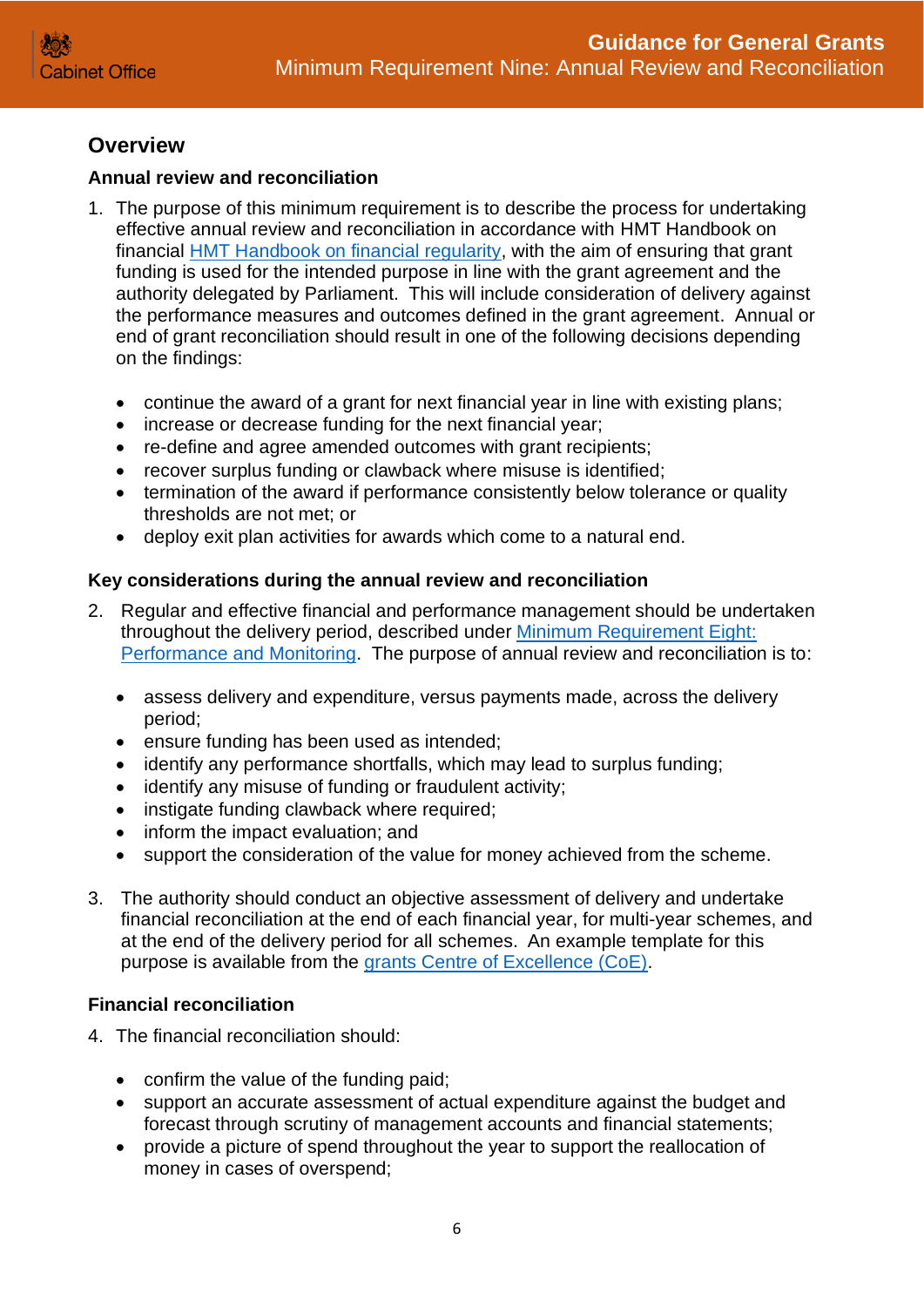- identify and track resource (RDEL) and capital (CDEL) expenditure, including depreciation and recovery of residual values in relation to fixed assets funded wholly or in part by the grant award;
- facilitate the scrutiny of invoices to check expenditure incurred by the recipient was used for eligible costs (eligible and ineligible categories shall be set out in the grant agreement); and
- be performed to ensure final payments are made and formal closure of the scheme including confirmation to the relevant parties, if outside of the grant agreement.

## <span id="page-6-0"></span>**Clawback**

- 5. Regular delivery and financial monitoring and annual reconciliation should identify any expenditure that is ineligible and assist with the identification of funding misuse. Where applicable, this should be reconciled with the fraud risk assessment - Minimum [Requirement Seven: Risk, Controls and Assurance](https://assets.publishing.service.gov.uk/government/uploads/system/uploads/attachment_data/file/722201/Grants-Standard-SEVEN-Due-Diligence-and-Fraud-Risk.pdf) - to support the identification of funding that is to be recovered due to the calculation of a surplus or where fraud or misuse are identified.
- 6. Annex 5.2 Protecting the Exchequer interest (clawback) in [Managing Public Money](https://assets.publishing.service.gov.uk/government/uploads/system/uploads/attachment_data/file/835558/Managing_Public_Money__MPM__with_annexes_2019.pdf) should be consulted before considering taking steps to recover funding identified for clawback under the terms of the grant agreement.

## <span id="page-6-1"></span>**Financial reporting**

- 7. Accounting treatment is reviewed to confirm the scheme has been accounted for and allocated under the appropriate expenditure and budget category in line with grants policy and standards, for example, capital grants to external bodies are treated as resource expenditure in the Statement of Comprehensive Net Expenditure, but as capital expenditure in budgets.
- 8. Ensure relevant International Accounting Standards (IAS) are applied correctly to reportable activities, for example [IAS 20 Accounting for government grants](https://www.iasplus.com/en/standards/ias/ias20) and disclosure of government assistance.

#### <span id="page-6-2"></span>**Value for money (VfM)**

9. The annual review and financial reconciliation exercise should include an assessment of value for money from the scheme. The business case should set out how the value for money will be assessed in relation to delivery of performance measures and outcomes. Further information on assessing value for money can be found in [Minimum Requirement Four: Business Case Development.](https://assets.publishing.service.gov.uk/government/uploads/system/uploads/attachment_data/file/722198/Grants-Standard-FOUR-Business-Case.pdf)

#### <span id="page-6-3"></span>**Lessons learnt**

- 10.As part of the annual review it is possible to informally record lessons learnt and best practice identified to support future policy making through grants. A [case study](https://gcoe.civilservice.gov.uk/wp-content/uploads/2016/03/20151020-Case-Study-Template-v1.0.docx)  [template](https://gcoe.civilservice.gov.uk/wp-content/uploads/2016/03/20151020-Case-Study-Template-v1.0.docx) is available through the [grants Centre of Excellence \(CoE\),](https://gcoe.civilservice.gov.uk/) which can be used to record lessons learnt in a clear and simple way.
- 11.If applicable, incorporate findings from any formal evaluation of the risk, controls and assurance as well as lessons learnt to improve the risk management process.